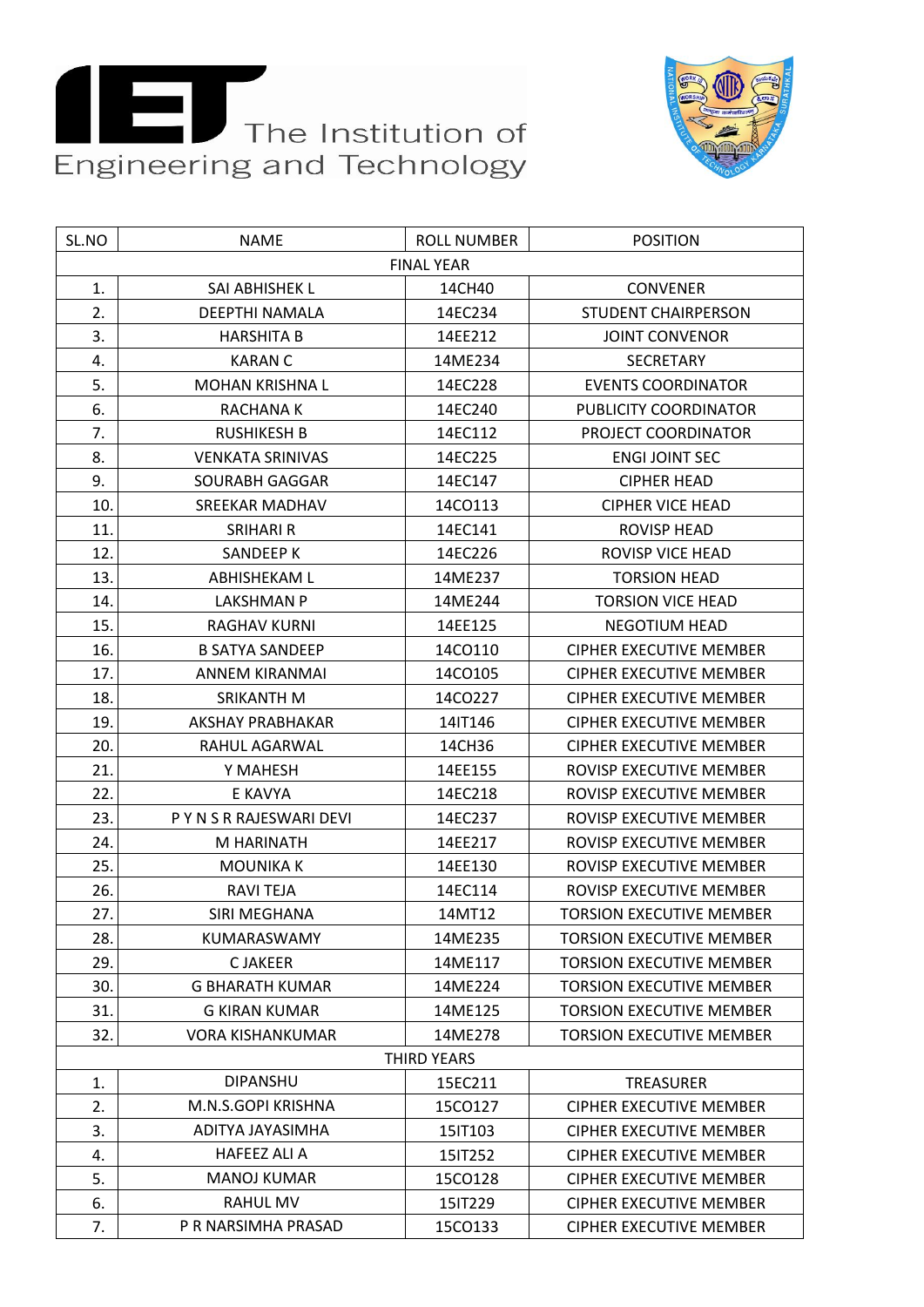| 8.         | <b>B VINAY</b>                      | 15CO115             | CIPHER EXECUTIVE MEMBER                            |
|------------|-------------------------------------|---------------------|----------------------------------------------------|
| 9.         | K.HEMANTH                           | 15CO122             | <b>CIPHER EXECUTIVE MEMBER</b>                     |
| 10.        | G ANANTH KUMAR                      | 15CO124             | CIPHER EXECUTIVE MEMBER                            |
| 11.        | <b>MANOHAR</b>                      | 15IT125             | <b>CIPHER EXECUTIVE MEMBER</b>                     |
| 12.        | <b>PADALA PREETHI</b>               | 15IT225             | <b>CIPHER EXECUTIVE MEMBER</b>                     |
| 13.        | VANGALA RAJIV SRIVATSAVA            | 15EC248             | CIPHER EXECUTIVE MEMBER                            |
| 14.        | P H SAI KIRAN                       | 15EE237             | ROVISP EXECUTIVE MEMBER                            |
| 15.        | ANIL.Y                              | 15EC229             | ROVISP EXECUTIVE MEMBER                            |
| 16.        | NADENDLA SAI TEJA                   | 15EE154             | ROVISP EXECUTIVE MEMBER                            |
| 17.        | M M PREETHAM                        | 15EC127             | ROVISP EXECUTIVE MEMBER                            |
| 18.        | M.P.KAAMAKSHEE                      | 15EC123             | ROVISP EXECUTIVE MEMBER                            |
| 19.        | SABADA GOKUL                        | 15EC238             | ROVISP EXECUTIVE MEMBER                            |
| 20.        | G.V.S.PRANAYA                       | 15EE154             | ROVISP EXECUTIVE MEMBER                            |
| 21.        | ANITHA.G                            | 15EE113             | ROVISP EXECUTIVE MEMBER                            |
| 22.        | M REVANTH REDDY                     | 15EC128             | ROVISP EXECUTIVE MEMBER                            |
| 23.        | S.NIRANJAN                          | 15EE240             | ROVISP EXECUTIVE MEMBER                            |
| 24.        | PEDDIBOYINA ASHOK KUMAR             | 15EC138             | ROVISP EXECUTIVE MEMBER                            |
| 25.        | <b>VARUN FRANCIS</b>                | 15ME274             | <b>TORSION EXECUTIVE MEMBER</b>                    |
| 26.        | <b>S NIRESH</b>                     | 15ME169             | <b>TORSION EXECUTIVE MEMBER</b>                    |
| 27.        | ASHOK ALEX PANICKER                 | 15ME116             | <b>TORSION EXECUTIVE MEMBER</b>                    |
| 28.        | <b>FARHAN AHMED</b>                 | 15ME130             | <b>TORSION EXECUTIVE MEMBER</b>                    |
| 29.        | <b>AJEY</b>                         | 15ME204             | <b>TORSION EXECUTIVE MEMBER</b>                    |
| 30.        | V DURGA PRASAD                      | 15MT40              | <b>TORSION EXECUTIVE MEMBER</b>                    |
| 31.        | N PAVAN KUMAR                       | 15ME153             | <b>TORSION EXECUTIVE MEMBER</b>                    |
| 32.        | A SANDEEP KUMAR                     | 15CV103             | <b>TORSION EXECUTIVE MEMBER</b>                    |
| 33.        | K SAI KIRAN                         | 15ME139             | <b>TORSION EXECUTIVE MEMBER</b>                    |
| 34.        | <b>NITINKUMAR</b>                   | 15CV229             | <b>TORSION EXECUTIVE MEMBER</b>                    |
|            |                                     | <b>SECOND YEARS</b> |                                                    |
| 1.         | A NAVEENKUMAR                       | 16IT105             | <b>CIPHER EXECUTIVE MEMBER</b>                     |
| 2.         | BHARGAV S S                         | 16MN08              | <b>CIPHER EXECUTIVE MEMBER</b>                     |
| 3.         | ADITHYA M                           | 16EE201             | CIPHER EXECUTIVE MEMBER                            |
| 4.         | SANJAY ASHOK SHETTY                 | 16IT136             | <b>CIPHER EXECUTIVE MEMBER</b>                     |
| 5.         | SUPREETH G                          | 16IT246             | CIPHER EXECUTIVE MEMBER                            |
| 6.         | PRAJVAL M                           | 16CO234             | <b>CIPHER EXECUTIVE MEMBER</b>                     |
| 7.         | M NAVEEN KUMAR                      | 16EE230             | <b>CIPHER EXECUTIVE MEMBER</b>                     |
| 8.         | SHIREESH V                          | 16IT147             | <b>CIPHER EXECUTIVE MEMBER</b>                     |
| 9.         | <b>SUPRIYA TALLURI</b>              | 16IT142             | <b>CIPHER EXECUTIVE MEMBER</b>                     |
| 10.        | SRINAG RAO S                        | 16IT141             | CIPHER EXECUTIVE MEMBER                            |
| 11.        | <b>BHARATH VARMA G.C</b>            | 16EC208             | ROVISP EXECUTIVE MEMBER                            |
| 12.        | VEMURI V S S S LALITHA PADMINI      | 16EE150             | ROVISP EXECUTIVE MEMBER                            |
| 13.        | AMOGH KUMAR P S                     | 16EC204             | ROVISP EXECUTIVE MEMBER                            |
| 14.        | G.L.GAYATHRI                        | 16EE113             | ROVISP EXECUTIVE MEMBER                            |
| 15.        | ROHAN KATKAM                        | 16EC235             | ROVISP EXECUTIVE MEMBER                            |
| 16.        | NIDHI R                             | 16EC125             | ROVISP EXECUTIVE MEMBER                            |
| 17.        | SREEDHAR REDDY P                    | 16EE237             | ROVISP EXECUTIVE MEMBER                            |
|            | <b>SRINATH J</b>                    | 16EC221             | ROVISP EXECUTIVE MEMBER                            |
|            |                                     |                     |                                                    |
| 18.        |                                     |                     |                                                    |
| 19.<br>20. | NAYAN S NAIR<br><b>SAURABH ZOND</b> | 16EC157<br>16EE254  | ROVISP EXECUTIVE MEMBER<br>ROVISP EXECUTIVE MEMBER |